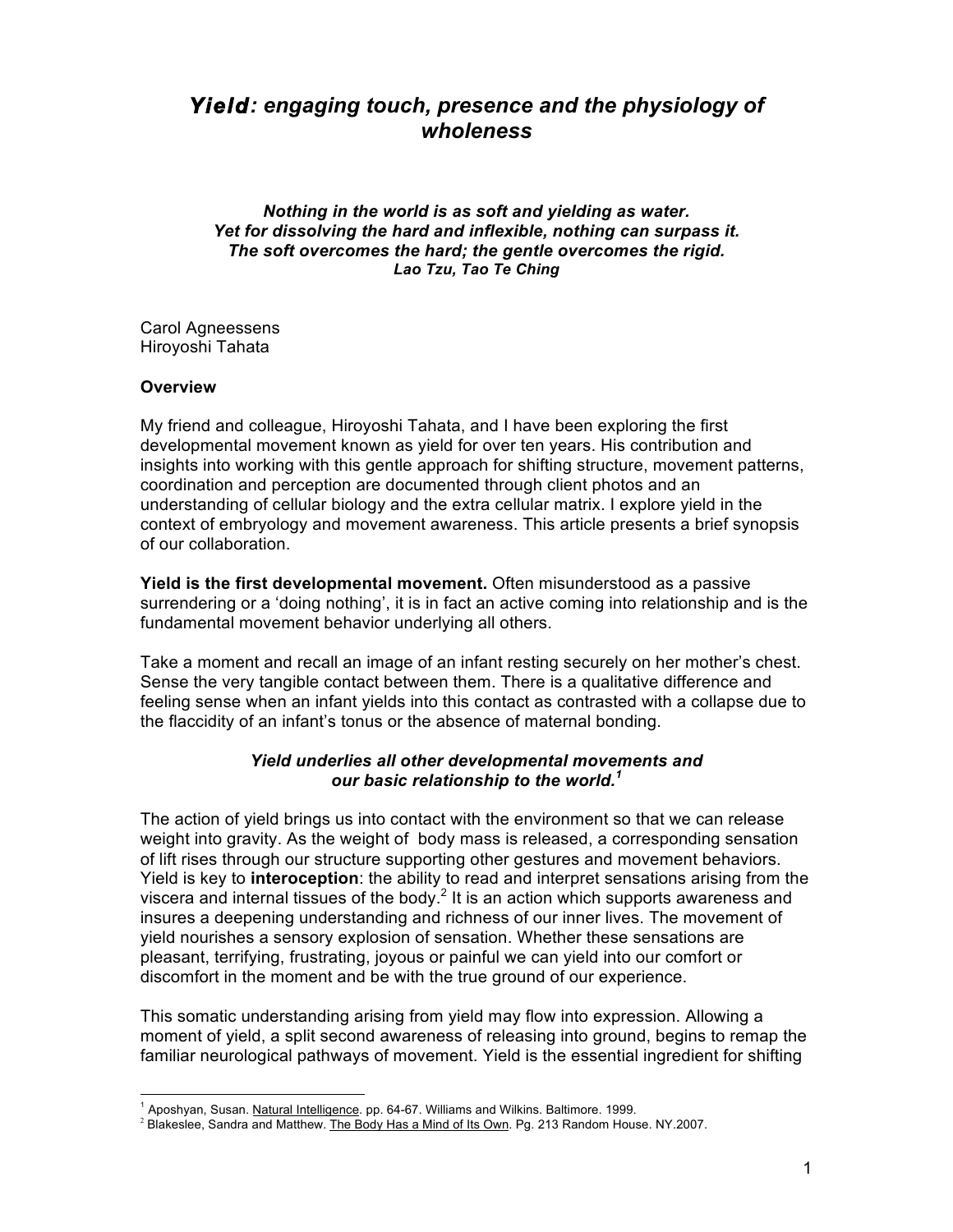tensional patterns dictating movement expression.

In our  $21<sup>st</sup>$  century technologically 'wired' culture, our ability to yield is often absent in the movement vocabulary of our fast paced lives. We scurry through the busy-ness of daily schedules often detached from the support of the grounding weight of our bodies and the resources of our environment. Perhaps that support comes from the 'terra firma' allowing us to yield into the weight of our bones in order to push a cart, walk, or run to meet an appointment, move fascia, reach for a book or rest into sensuous contact with a lover.

The active nature of yield, a coming into full body awareness in relationship, is the foundation for all movement patterns. As adults, yield supports intimate contact with self, with others and our physical world.

At the most basic level: to yield is to sense and to allow weight. This action supports the primary orienting relationship between our body as matter and the field of gravity we are embedded in.

# **Exploration:**

Take a moment (a pause) and notice how you are sitting. Are you resting into the support of the chair – or are you holding your body in a familiar way or tense way – separate from the support of the chair or floor? Notice the shape your body assumes as you continue reading. Become aware of tensions in your body, your eyes, your neck and yield into the shape of this tensional holding pattern, feel it, breathe into it, know it. Can you name the sensorial quality of your body's shaping or breathing pattern linked to action of reading? As your awareness of this pattern deepens – does your body shape begin to change?

A very simple example of yield occurs daily in our working practice. A client lies on the table, yet doesn't arrive on the table - is bracing or holding his/her weight. We may gently rock their limbs, support their weight from underneath, cue them verbally, etc. to assist them in "yielding" into the table. Or we may engage with them to bring their awareness to the holding and use it as a moment of awareness. There are many different ways to work with it. Through allowing weight, (yield - to meet/allow with awareness) we also increase our perception of proprioception, orientation and self understanding.<sup>3</sup> Yielding into contact with our clients informs our touch. Touch is the earliest sense to develop in-utero. The development of the haptic senses<sup>4</sup> and how they relate to the development of the other senses has been the target of much research. Human babies have been observed to have enormous difficulty surviving if they do not possess a sense of touch, even if they retain sight and hearing. Babies who can perceive through touch, even without sight and hearing, tend to fare much better. Yielding is the basis of true and contactful touch. Touch may be thought of as a basic sense in that most life forms respond to being touched, while only a subset have sight and hearing.

 $\frac{1}{3}$ 

<sup>&</sup>lt;sup>3</sup> Carli-Mills, Rebecca. Email correspondence.<br><sup>4</sup> **Haptic communication** is the means by which people and other animals communicate via touching.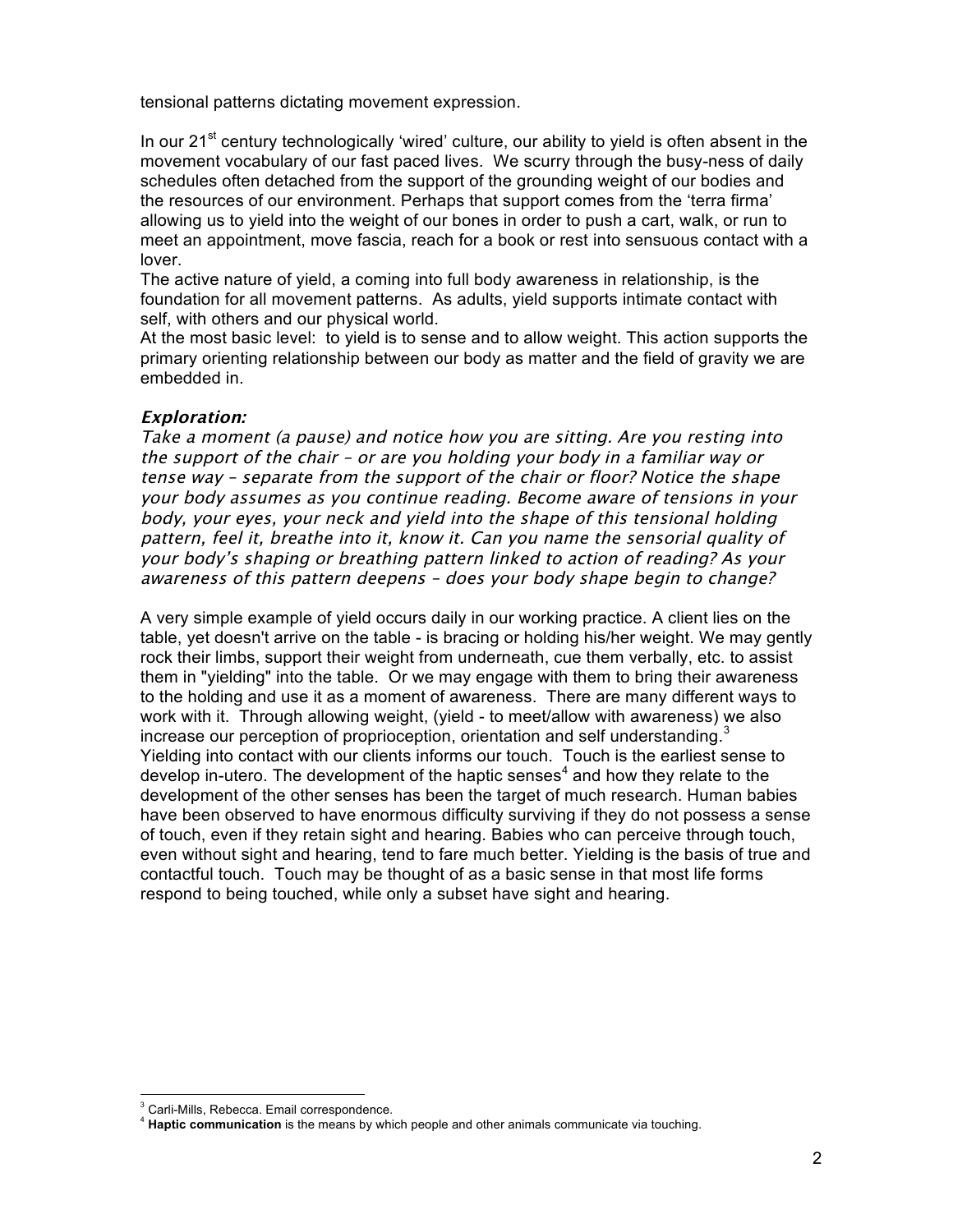**Yielding is a physical expression of and support for emotional and social bonding; bonding is first experienced in relation to the body of mother, and the earth, as the infant yields her weight into her supporting surfaces. If the support is not felt to be secure and responsive to her needs, the infant cannot yield fully, and bonding will not be complete. Adequate touch and holding are essential to the bonding process and to physical and psychological well being; this begins in the womb at the cellular level, but continues in various forms throughout life.<sup>5</sup>**

#### **Contributions from Embryology**

Moment by moment the study of embryological development illustrates the action of primary yield. The meeting of egg (pulsating matter-gravity) and sperm (motilityelectromagnetism) is one of coming into transformational contact. The fertilized egg or zygote is biologically driven to implant into the uterine wall. Hormonal flows and neurological predispositions of mother may create a welcoming field or one that rejects the pregnancy. Either movement behavior directly imprints the developing embryo through the hormonal bath of elation or dismay.

An embryo is an undulating, vibrating potential. However, if the uterine environment is one of rigidity, fear or terror, the embryo is unable to yield to its own inherent physiological motility. And reciprocally, the uterine field withdraws the secure ground of implantation.

In my rolfing, movement and craniosacral practice, the capacity for a client to yield to their own internal state of vulnerability, softness and internal knowing often speaks to these pre-verbal, intra-uterine dynamics.

# **The Embryonic Membrane: where am I?**

1

Primary yield initiates the development of the embryonic membrane as container or envelope. Initially, the skin boundary of the embryo is just one cell thick, however, its continuity cultivates the feeling sense of wholeness, and security.

We experience our first orientation to gravity through our mother's relationship to gravity. A mother's sense of orientation becomes the orienting imprint for the embryo's body mass in gravity. In- utero, nourishment flows or is thwarted in the exchange from her body to the embryonic body. Autonomic tonus is set through this primary relationship. The membranous continuity of this envelope forms the linings of the viscera, lymph, cranial membranes, connective tissues, and more.

Internally, this membranous layering feeds internal sensation and the interpretations we give to those sensations. (interoception)

Externally our skin forms a boundary of self and other and our world. Our skin envelope offers a sense of protection and safety. Yet this boundary is porous and affords a dynamic exchange between ourselves, another, and the environment.

The movement of yield, addresses the envelope and may arise out of a client's need to experience more continuity and safety when trauma has occurred. Working with the membranous layer may arise from a need for personal boundaries or broadening an understanding of their own internal sensations, in relationship to self, other and their world. A practitioner may find their client's envelope defended or to porous. This

<sup>&</sup>lt;sup>5</sup>Hartley, Linda. Somatic Psychology: Body, Mind and Meaning. pg. 127. Whurr Publishers, London. 2004.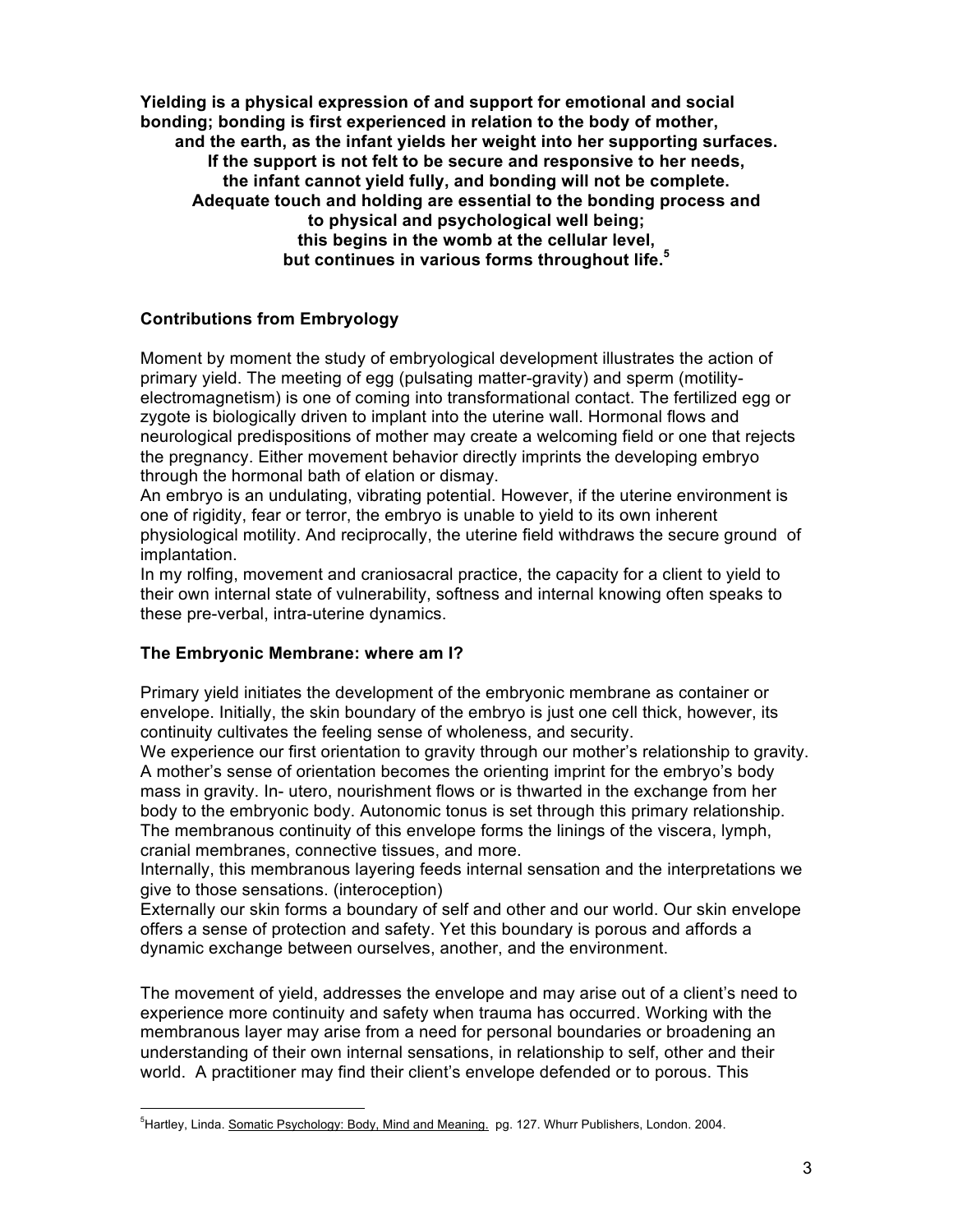spectrum of containment can be addressed with yield as a pathway to the intra-uterine imprints which initially in-formed the membrane.

After any type of invasion, (surgery, accident, or injury), yield assists a client re-owning the area of trauma. As a client is supported in yielding into a sense of weight and mass, or projecting their presence back through surgical scarring, continuity and embodied presence returns. The membrane envelope is the continuum substrate of whole body sensing.

#### **Anchorage dependence and cellular growth**

Hiro describes the embryo yielding into the matrix of the uterus. This is our first primitive movement for growth. The cell/embryo yields into the matrix to survive.

It is well known in cellular-biology that the cultured cell needs the **extracellular matrix<sup>6</sup>** (ECM) as an anchorage for survival and growth. If the cell is isolated from the ECM by the enzyme trypsin, the cell can not survive by itself, in spite of the presence of enough nutrition and growth factors in the culture medium. In cellular biology, this is called **anchorage dependence**. 7

Normal cells need to contact and interact with the matrix as an anchorage. During embryonic growth this matrix is the womb.

The question arises, what is "movement"? Studies on the cell as a minimum unit of life reveal that not only is cell growth dependent on anchoring substrate but also on cellular motility.

The molecular cell biologist reveals that for cells to survive they need to extend over enough area of the anchorage. Interestingly, when there is not enough area of anchorage to connect through and around the cell, the cell cannot express cytoskeletal dynamics. This lack of anchorage results in apoptosis or cell-death. Basically, the cell can only move in the direction of anchorage in vitro. The cellular movement of anchoring into the matrix is the action of yielding. It appears that cell motility is dependent on the matrix. Therefore, the behavior of yielding into the matrix induces the expression of cytoskeletal dynamics which means motility, and facilitates interaction of the cell with the ECM as its surrounding. The reciprocal relationship between the growing cell and the anchoring matrix not only orders cell growth but speaks to the reciprocity between uterine ground and seeded zygote as well as the local environment and individual.

A prediction could be made that particular cells in tissue which is holding trauma, may have lost cytoskeletal dynamics or have less potential to extend to all dimensions. Consequently, partial cells in an individual organism may conserve some pattern of **polymerization**-depolymerization on the cytoskeleton, possibly affecting the fluctuation as a whole in the individual organism like a "breath". (In chemistry, polymerization is a reaction of monomer molecules to form three-dimensional networks or chains. $8$ )

#### **Fluctuations through the cellular matrix**

Molecular cellular biologists $9$  seek to understand how order in multicellular systems emerges from randomly moving cells as they interact with their surroundings. The movement of individual cells is inherently affected by biophysical fluctuations. The

<sup>-&</sup>lt;br>6  $6$  Oschman, James.PhD. Energy Medicine.. pp. 43-50. Churchill Livingstone. London. 2000.Definition: A meshwork-like substance found within the extracellular space and in association with the basement membrane of the cell surface.<br><sup>7</sup> Molecular Biology of the Cell. 5<sup>th</sup> edition. Newton Press.<br><sup>8</sup> Wikipedia. Definition of Polymerization.

 $8$  Wikipedia. Definition of Polymerization.<br>9 This project was sponsored by the Ministry of Education, Culture, Sports, Science and Technology in Japan in 2010-2015. http://sci-tech.ksc.kwansei.ac.jp/d\_biosci/cross-talk/indexEng.html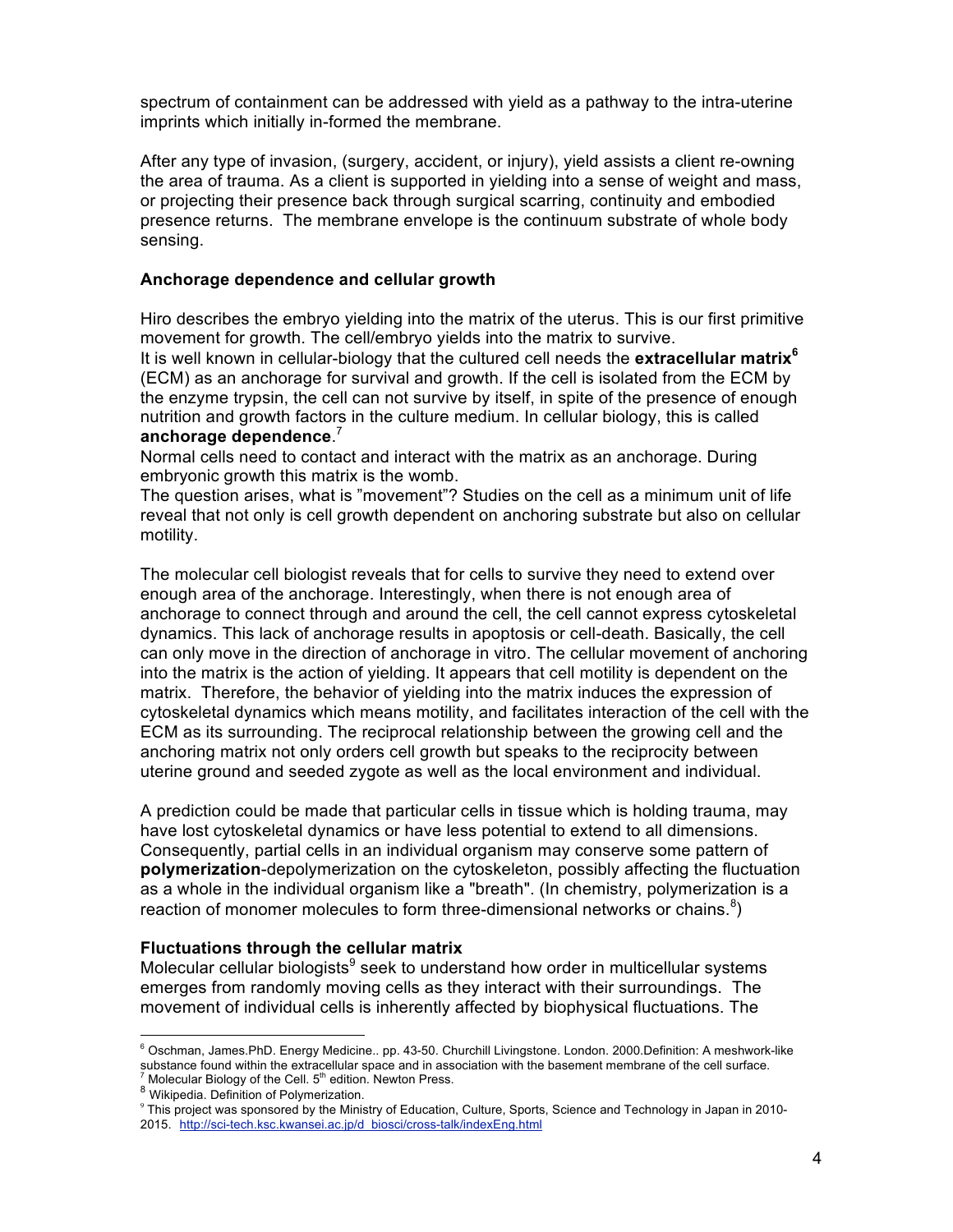human embryonic stem (ES) cell as well as the embryo is very sensitive to its surroundings.

It has been shown that it must be important **for the individual cell to fluctuate randomly to a certain extent for that collective movement to be efficient**. The system actively utilizes the fluctuation of individual cells to self-organize. For example, researchers<sup>10</sup> revealed that the Brownian movement between actin and myosin, as a random fluctuation could be used for muscle contraction. The cellular slime mold as a model of multi-cellular organism, can be transformed into a collective form with organized movement by accumulating random vibration on individual cells.<sup>11</sup> This could be an orientation to order when the individual cells randomly fluctuate, followed by interacting with surroundings. Therefore, **the order of the organism depends on how much the cell fluctuates**. As the fluctuation of the cell may reflect cellular motility, one fluctuation of the individual organism is like a "breath".

A long time ago, the ECM was dismissed as merely a substrate providing a "cell recognition site".<sup>12</sup> But in studies of recent years, scientists are recognizing that the ECM provides information to the cell. The ECM interacts with the cell in the context of selforganization. The cell fate (proliferate - differentiate - death) can be controlled by the physical strength or geometry of ECM. As Rolfers and Rolf-movement practitioners we know how important the order of ECM (collagen matrix) is for structural integration. In a similar way, the condition of the cell should also be considered important to produce and organize the ECM. Intervention with yielding can affect the condition (motility-growth) of the cell. The movement of yielding may be able to enhance the fluctuation of the cell and facilitate the interaction between the cell and the ECM as a way of promoting continuity and order.

On a cellular level the extra-cellular matrix promotes the growth of cells, and aggregations of cells forming organs, tissues, and other life sustaining functions. What consistently noted is the reciprocal action between internal growth and the external environment. Throughout the 8 weeks of embryological formation, the surrounding fluid environment is forefront in shaping the embryo. The field of epigenetics recognizes the environmental forces or metabolic fields which shape the embryo and precede the action of genes. From an osteopathic point of view, these fields continue to shape and promote the health of the adult. According to John McPartland, DO. "the forces of embryological development persist as the forces of healing in patients..."<sup>13</sup>

We are as much a product of environmental shaping as we are of what we might imagine to be our strongly willed and genetically linked directives.

<sup>&</sup>lt;sup>10</sup> Nature. 397. 129-134. 1999.<br><sup>11</sup> Science vol. 328. Pp. 1021-1025, May 2010.<br><sup>12</sup> Science. vol. 276, 30 MAY 1997.<br><sup>13</sup> McPartland, JM. Skinner, E. <u>The Meaning of the Midline in Osteopathy.</u> pp. 312-323.Hippocrates Ver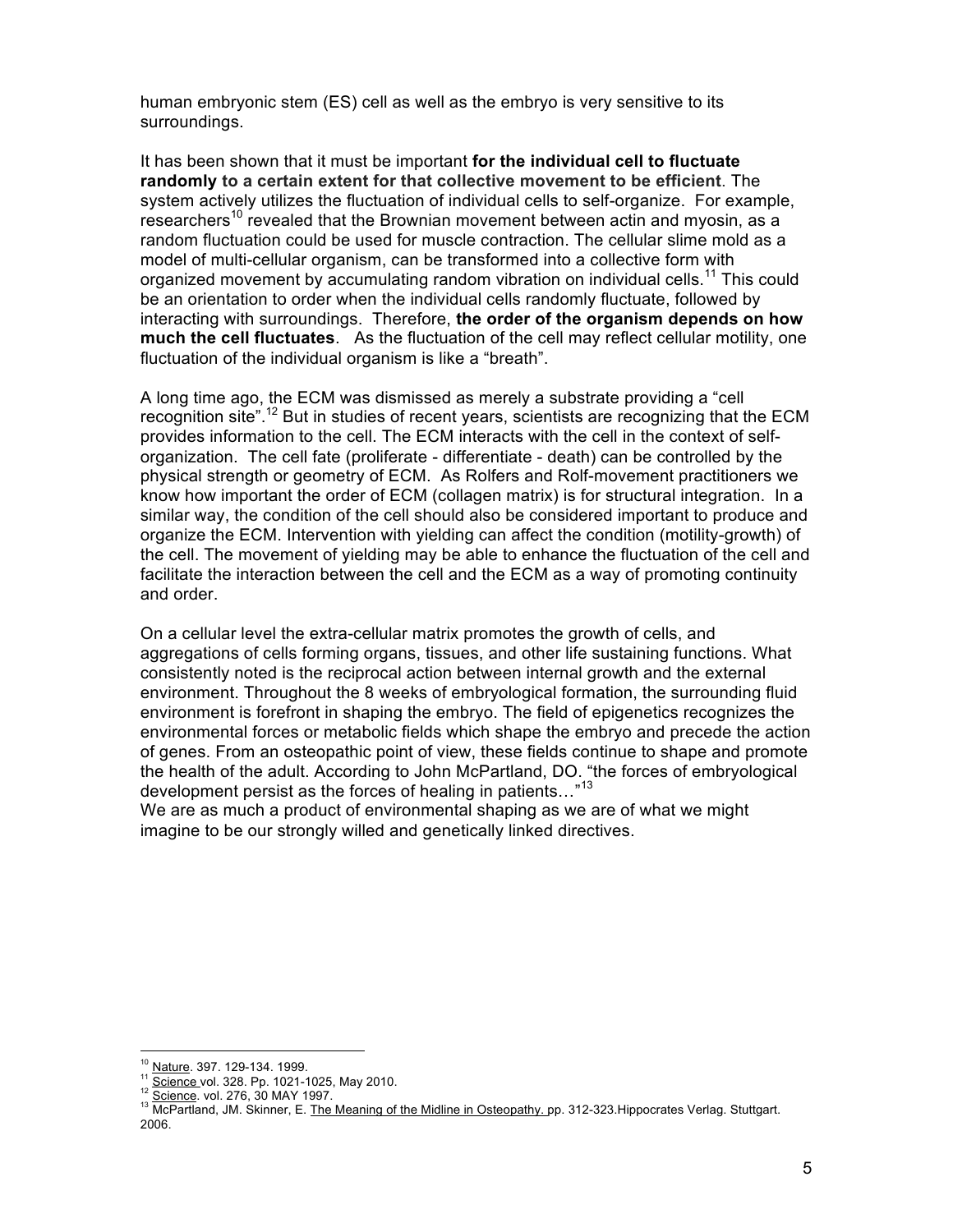

Fig. 1. The cell needs enough contact area of ECM as anchorage. If enough contact area of ECM protein, fibronectin, was given to the cell, the cell can spread to survive and grow. Diagram is drawn by Hiro referring from the data in SCIENCE VOL. 276, 30 MAY 1997.

# **Exploration:**

Take a moment and imagine yourself in a large and riotous crowd – perhaps you're at a rock concert or getting on the subway during rush hour in New York City. What happens to your breathing, what sensations pour through your body? Do you contract – expand or run toward the nearest exit?

What happens to your body-shape when you imagine yourself sitting in a beautiful garden on a lovely summer day? Does your system contract, expand or neither?

We are embedded in a dynamic relationship with our environment. The world which we call 'home' shapes our bodies, our beliefs, and gives meaning to our actions. The local enviroment is part of a larger world with its often dominating cultural or religious beliefs, politics and legislation. Our movement behaviors express the continual exchange with our surroundings.

Describe a setting which supports your experience of yielding into the sounds and feeling tones of nature which surrounds you? Notice the whole body sensation of being embedded in this world.

At birth, if we are lucky, we are placed on mother's belly and literally wiggle up her torso in search of her nourishing breast. The capacity to creep up her belly is dependent on the innate neurology of the vestibular system, informing the infant which way is up (or down) in the field of gravity. The infant finds the nipple, roots and sucks by yielding through her throat and tongue in order to swallow. The survival gestures of sucking,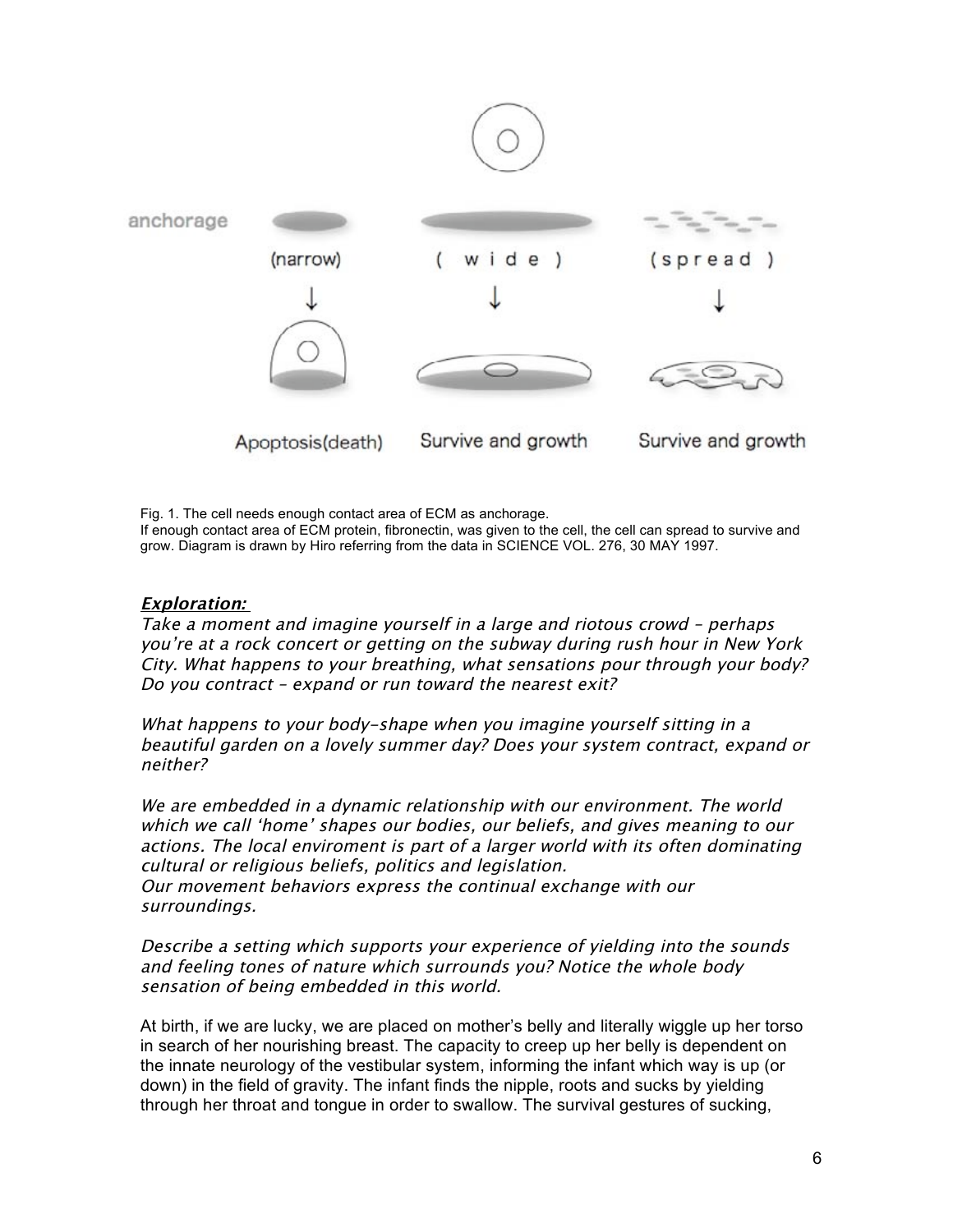swallowing and breathing all require the underlying action of yield. Yield, push, reach, grasp, pull, and release, are movement behaviors that continue throughout a lifetime. As the infant matures coordination grows through in these gestures.

A sense of safety underlies the flow of expression. Is it safe to yield to our own instincts and into relationship with the people and environment around us? Hyper-vigilance charges muscular tonus and action with a sympathetic urgency to run, fight or be on constant alert for danger. Or a lack of containment and sense of security may have clients in a perpetual gesture of reaching; for safety, for contact, or escape. As a client learns to yield into a matrix of safety and membranous containment within the therapeutic relationship, their own sense of inner security can transform the imprints of a an autonomic nervous system imprint.

#### *…yielding into one's inner sensations and reflections throughout a treatment session supports the practitioner in responding from instinct, heart and knowing, thereby cultivating an honest and embodied relationship with a client.<sup>14</sup>*

#### **Yield supports the process of attunement between practitioner, client and the surrounding environment.**

Attunement from a biodynamic craniosacral understanding means being able to 'meet', contact or settle into an awareness not only of one's self and another but also of the space immediately around our bodies, and office perimeter. Holding an awareness of these dimensions of orientation requires the practitioner to slow their own working tempo and pace. Attunement supports expanding perception and sense of the whole. More often than not, by working at a slower speed, I find the session deepens and the transformative process heightens.

Through the action of yield, I am able to remain in contact with my own somatic sensibilities and work more easily and gently. This in turn helps a client sustain an awareness of their own internal sensations. Client and practitioner entrain to the spaciousness emerging from attuned relationship. Perception of the surrounding space is heightened. I might notice the song of birds outside, or the movement of the traffic or hear children at play. All of the sounds emanating from the environment can nourish the session and open both practitioner and client to the somatic reality of being embedded in their world.

When I attune to my own whole body sensorium, rather than directing my focus solely toward the client, I am able to interpret my body sensations as information which in turn supports the therapeutic relationship.

# **Exploration:**

1

Imagine yourself in a recent session. Were there moments in the session where you consciously brought your awareness back to yourself? Or – was the focus of your attention placed almost solely on your client? Resolve to take pause. Allow yourself a moment to become aware of your own internal state. This might be your heart beat, or a sense of pleasure in the work that you are doing, or frustration that something is not changing, or your breath. Whatever aspect of your sensorium speaks to you, listen. Perhaps something from your own body understanding needs to be expressed to your client.

<sup>&</sup>lt;sup>14</sup> Agneessens, Carol. manuscript. The Embryonic Universe: traversing the primal thread.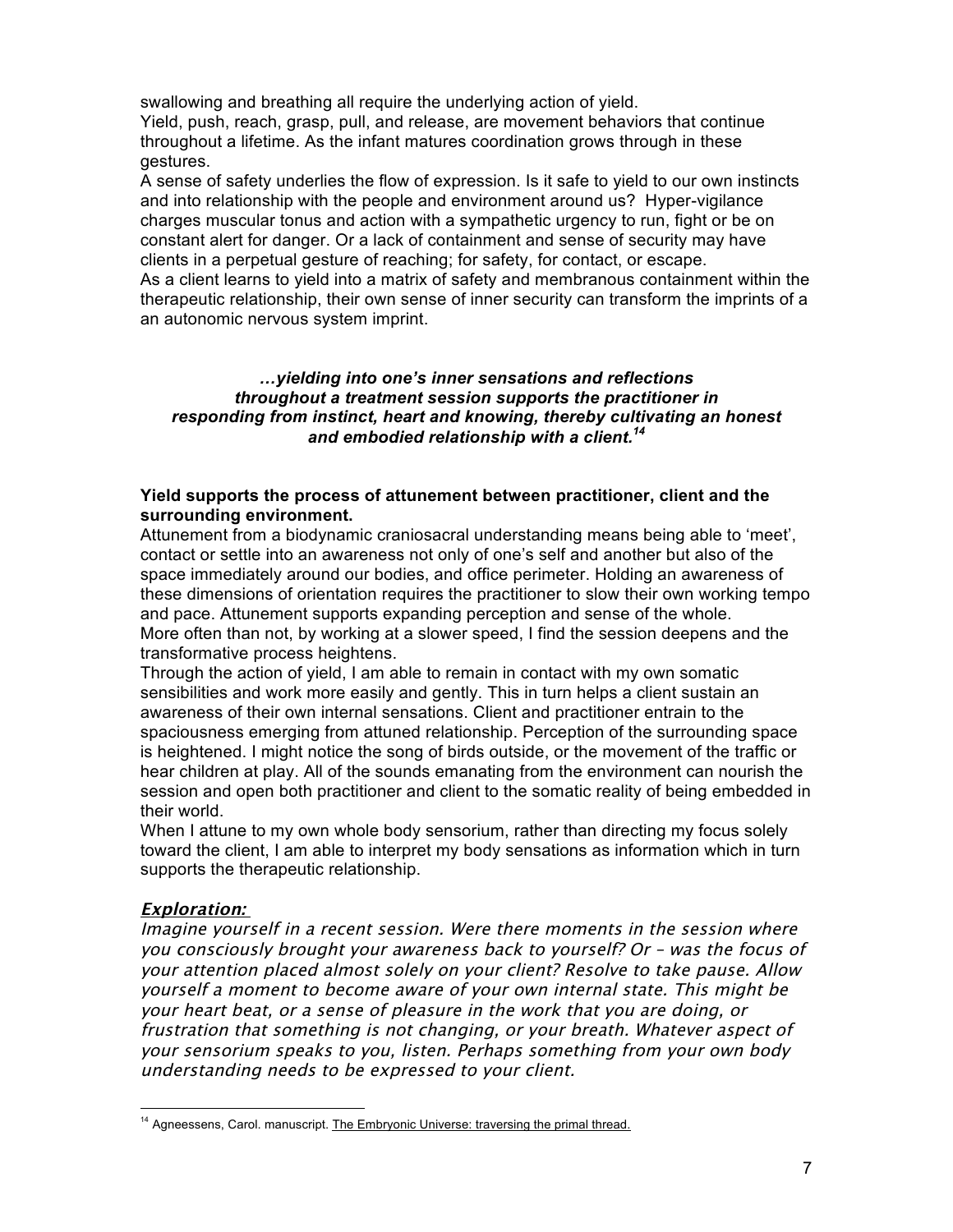#### **A case study: sessions with Eleanor.**

Eleanor is a 26 yr. old graduate student, majoring in philosophy.

Bright, alert and yet subject to binge eating and purging which in the aftermath collapses her structure and diminishes her sense of self. Beginning with our initial session we began addressing the difficulty she experiences in sensing the physical support of her back (particularly through her heels, the area behind her heart and back of her cranium). She was initially unable to yield the weight of her body into the table. Her comment was that if she let go of her back – she would feel to much. Her vision was often very focused and she was unable to sense the wider field around her. Her orientation was upward and forward in space.. She described feeling being pulled ahead, often feeling as if she was out of control.

When she was 5 yrs.old, she witnessed the death of her mother in a brutal traffic accident. This memory plagues her and to escape the pain and horror of these memories, she suppresses her feeling state by smoking, binge eating and purging.

Initially, we explored the movement of yield as a way to settle and slow the fast tempo of her nervous system. By tracking states of activation and pausing to gently touch, see and feel the heart wrenching moments of history (as they arose spontaneously in her memory), she was gradually able to re-cover a fuller sensory experience of settling into her own body. She began to yield into the pain of memory rather than suppress and psychically run from it.

A new sense of safety and support emerged as we strengthened her embodied sense of her envelope of containment. She began to explore a new feeling sense and security from the field around her. As Eleanor continues to gain a whole body sense of her skin boundary, her capacity to orient answered the question plaguing her: 'where am I?' She now speaks of her mother's death as it is held in the context of the larger field of space and time. She is able to see the continuity of her own life and direction in it. Although the memory of this early trauma will never be forgotten, and she will continue to unravel the psychological complexities of this early loss, her ability to connect to deeper resources within herself afford her the support to continue traversing her own life path.

This work took place over 8 sessions.

Hiro has developed and refined a way to teach and work with primary yield that integrates this essential and fundamental 'power' into the movement work. When this movement is embodied, the actions of push, reach, grasp and pull emerge in an amazingly organic way. His use of the concept of yield has helped students to understand the difference between an ideal posture/movement based on an image and a dynamic posture that rests and moves in relationship with gravity.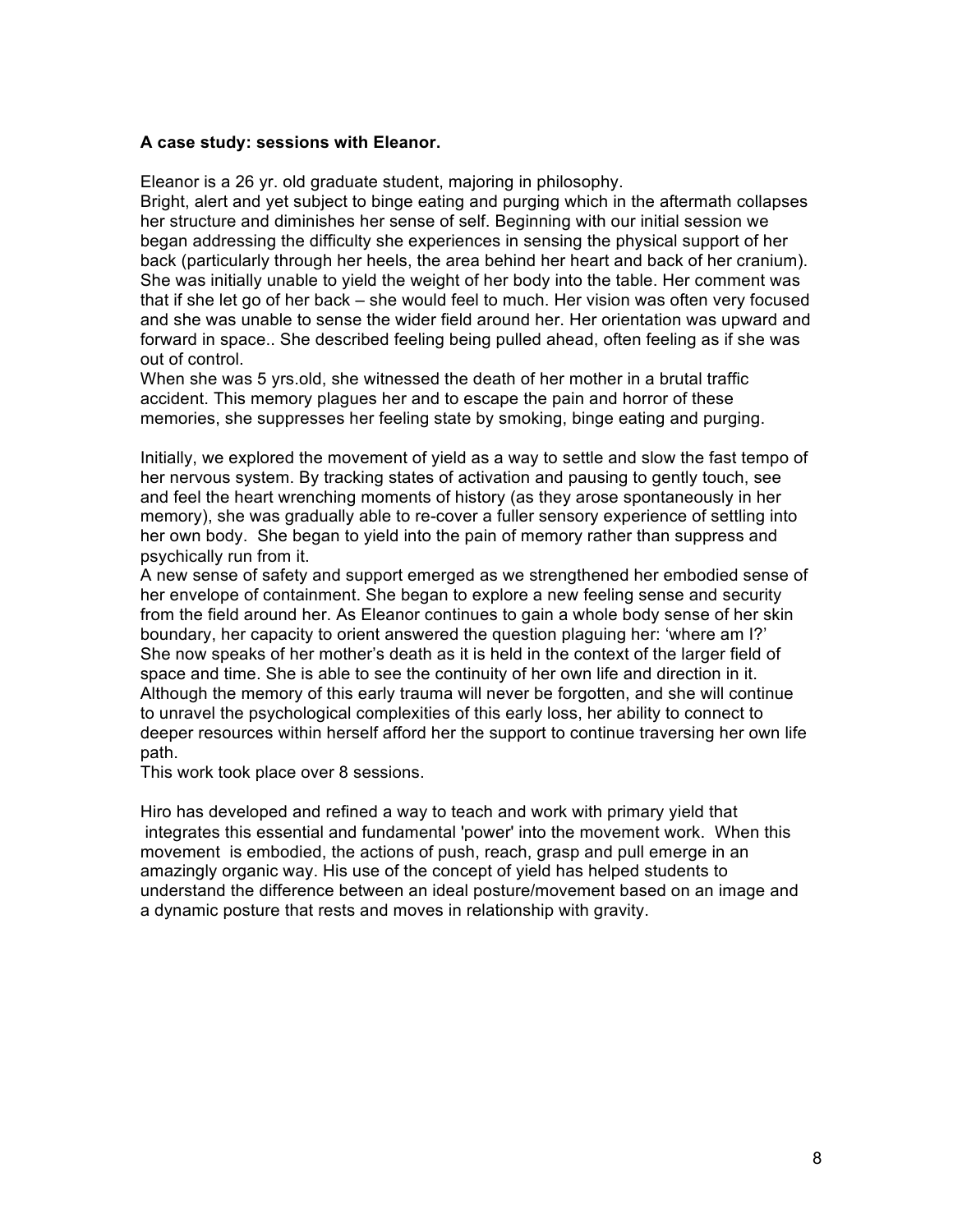# **A case study.**



before after 1st 5 weeks later after 10series 6 mos. later after 5Mvmt

# **Figure 2. Sustainable effect of Yielding work on the structure.**

After 1st session, the client could not come to my office for 5 weeks due to her schedule. Instead, we can observe how she has changed after 5 weeks without any intervention. The photo of 5 weeks later was taken before the next 2nd hr. We can see the differences between the photo of 5 weeks later and the one after the 1st hr. After 10 sessions, she could let go of chronic tension in her shoulders. Also her belly dance performance was improved. Total 15 sessions facilitated integration as shown above.

How to work with Yielding:

1.Provide the safe matrix and sensation through the touch where the client is unable to to yield - or rest into the table.

 $\rightarrow$  you can see decompression of joints etc. the body begins to be ready to transform. 2.Enhance fluctuation where can not express motility.

 $\rightarrow$  just follow the own fluctuation pattern with breathing. Some vibration will reach there. 3.Synthesize the fluctuation into the whole water cube. Hiro uses the water cube as a seeing model, which may be useful to perceive the individual cell as a bubble which is closely related to the whole structure.<sup>15</sup>

This case study was done without any tissue release work. All work was based on  $\rightarrow$ coherency ( collective fluctuation ) will show up.

4.Trust the self-orchestrating system of the body

 $\rightarrow$  wait for change and integrate by itself. do not disturb to expand itself.

<sup>&</sup>lt;sup>15</sup> Water cube from dreamtime photo – image11675780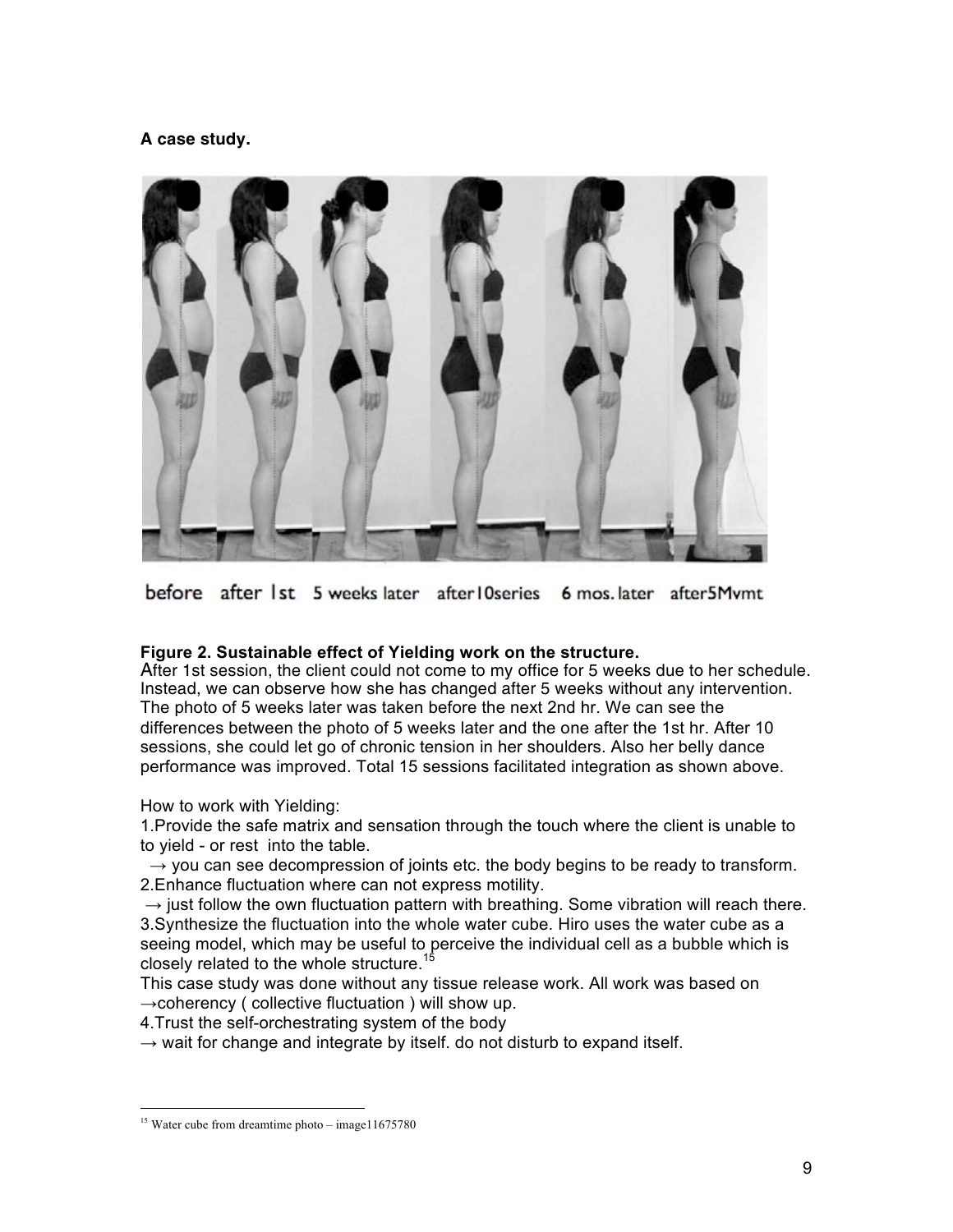(No.2: listen for the pulsation of the body through your touch. you can enhance the wave of breathing. The employed pressure should be very gentle. The self-excited or resonant vibration can transmit large amount of mechanical stimulation into the architecture as Tacoma Narrows Bridge was undulated with winds of only19 m/s (3762 FPM). If the practitioner can hear the rhythm of the pulsation of the body structure, he or she can enhance it by listening. )



**Perceiving the water cube as a way of sensing/feeling cellular relationships.**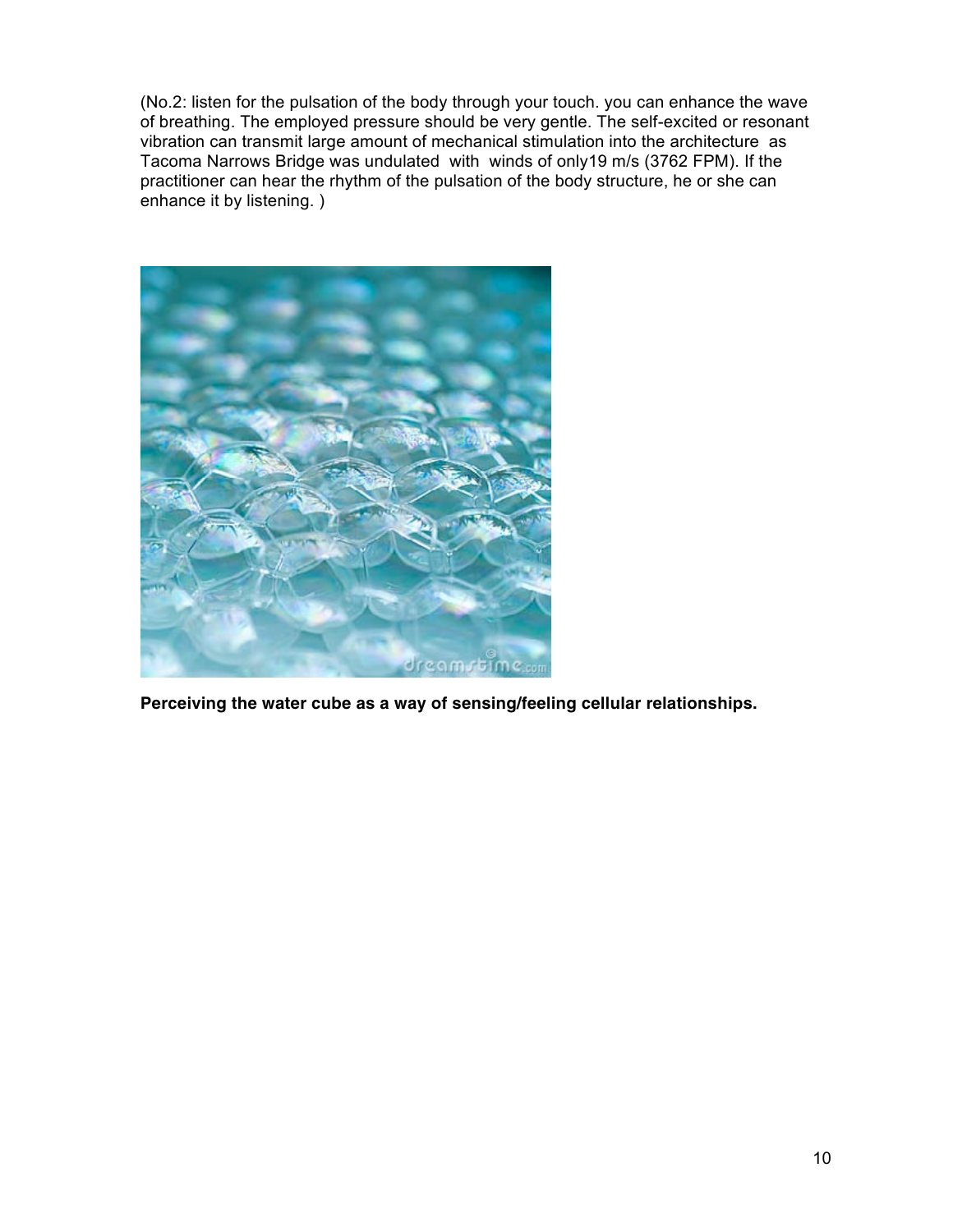

# **Figure 3: the relationship of Yielding with Principles of Rolfing<sup>16</sup>**

#### **Benefits of yielding work – trauma applications after the Tsunami/Earthquake of March, 2011 in Japan.**

Yielding touch offers a specific quality of contact to individuals who have experienced trauma. The practitioner's presence also functions as a bridge to reintroduce a sense of safety and contact with the surroundings.

After the earthquakes in March, Hiro offered workshops in YIELDING as 'first aid trauma' sessions in Sapporo for a network of professionals including clinical psychologists, nurses, and bodyworkers etc. to support their recovery and ability to help others. He was assisted in this endeavor by Kotaro Ogiya and Yashushi Fujimoto. Workshops were also offered on somatic first aid with yielding in Tokyo.

#### **People were able to regain the sensation of safety and relief by yielding their feet into his hands as the matrix for settling and safety.**

In May, 2011, two months after the Tsunami/Earthquake , Hiro visited tsunami disaster area in Miyagi with Rolfers and clinical psychotherapists (Somatic experiencing group). Hiro had several opportunities to offer sessions with yielding. One woman, had a leg bone broken during the tsunami. Yielding and tracking sensation worked for her to rediscover all sensations. She began to recover ease in hearing the sounds of nature, and to feel relieved and grounded. She had been unable to have sensation and feeling after the tsunami. Most people can regain a feeling of safe sensation with yielding. Traumatized tissue begins to heal with yielding contact within the safety of the supporting matrix offered by the practitioner using a yielding contact.

1

<sup>&</sup>lt;sup>16</sup> Diagram by Hiro Tahata. 2011.